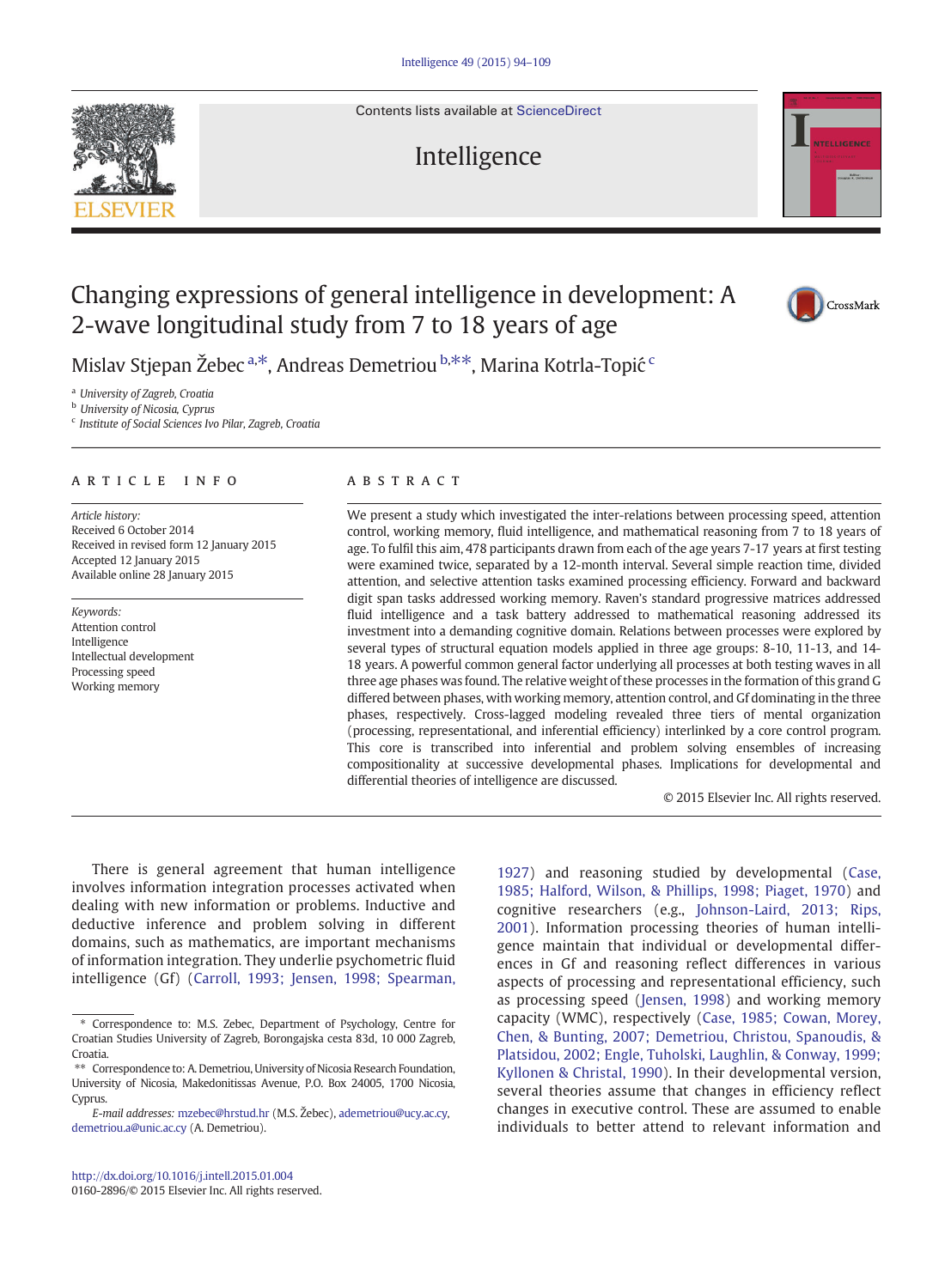handle it in working memory and inference [\(Case, 1985;](#page--1-0) [Diamond, 2013; Zelazo et al., 2003\)](#page--1-0).

However, the exact role of each of these factors is still debated. Some researchers emphasize speed as a purer index of the quality of information processing in the brain (e.g., [Coyle,](#page--1-0) [Pillow, Snyder, & Kochunov, 2011; Jensen, 1998, 2006](#page--1-0)). Others emphasize working memory capacity because it is the workspace of thinking [\(Kyllonen & Christal, 1990\)](#page--1-0). Others emphasize executive control of attention, which allows selfdirected deployment of information selection, processing, decision making, and action. In their view, executive control of attention is common to all, speed, WM, and Gf, explaining their relations [\(Cowan et al., 2007; Engle et al., 1999; Stankov &](#page--1-0) [Roberts, 1997](#page--1-0)). Finally, others assume a causal linear relation between them such that changes in speed cause changes (or differences) in control of attention which enhance working memory which, in turn, cause changes (or differences) in Gf [\(Case, 1985; Coyle et al., 2011; Kail, 1991; Kail & Ferrer, 2007;](#page--1-0) [Nettelbeck & Burns, 2010\)](#page--1-0).

It is commonly accepted that from childhood to early adulthood, speed increases ([Kail, 1991, 2007; Kail & Ferrer,](#page--1-0) [2007\)](#page--1-0), attention becomes more focused, flexible, and selective [\(Brydges, Fox, Reid, & Anderson, 2014; Diamond, 2013;](#page--1-0) [Pascual-Leone & Johnson, 2011](#page--1-0)), working memory capacity expands ([Case, 1985; Halford et al., 1998; Pascual-Leone,](#page--1-0) [1970\)](#page--1-0), and Gf can deal with concepts and problems of increasing complexity (e.g., [Halford et al., 1998; Piaget, 1970\)](#page--1-0). [Demetriou et al. \(2013\)](#page--1-0), [Demetriou, Spanoudis, Shayer, van der](#page--1-0) [Ven, Brydges, et al. \(2014\)](#page--1-0)) showed recently that the relations between these constructs are more complicated than originally assumed. Specifically, they suggested that a common core of processes underlying Gf is always present in intellectual functioning. However, this core is systematically transformed in development. It changes in the kind of representations that it can handle at successive developmenal cycles (e.g., visual  $\rightarrow$  verbal  $\rightarrow$  abstract representations in the three last cycles respectively), the relations that it can build between representations, and the awareness about them. As a result, its relations to measures of processing and representational efficiency, such as speed and WMC, vary in development as a function of its current state.

The developmental version of Gf involves three fundamental processes which are always present in inference and problem solving: Abstraction, alignment, and cognizance (AACog). Abstraction spots or induces similarities between patterns of information, using mechanisms that may vary in development, such as perceptually based induction in infancy and deduction later on. Alignment is a relational mechanism that maps representations onto each other, enabling comparisons driven by current understanding or learning goals. Cognizance is awareness of the objects of cognition, cognitive processes, and cognitive goals. Executive control is a special expression of cognizance in that it reflects the self-regulation possibilities allowed by cognizance. Conceptual development is self-propelled because AACog continuously generates new mental content expressed in representations of increasing inclusiveness and resolution ([Demetriou, Spanoudis, & Shayer,](#page--1-0) [2014\)](#page--1-0).

AACog evolves through four major developmental cycles, with two phases in each. New representations emerge early in each cycle and their alignment dominates later. Each cycle culminates into insight about the cycle's representations and underlying inferential processes that is expressed into executive programs of increasing flexibility. These programs activate transition to the next cycle. In succession, the four cycles operate with episodic representations (birth to 2 years), mental representations (2-6 years), rule-based concepts (6- 10 years), and principle-based concepts (11-18 years). Transitions within cycles occur at 4 years, 8 years, and 14 years, when relations between the representational units constructed earlier are worked out ([Spanoudis, Demetriou, Kazi,](#page--1-0) [Giorgalla, & Zenonos, 2015\)](#page--1-0). It is notable that, despite differences in descriptions and interpretations, these cycles have been identified by all students of intellectual development (e.g., [Case, 1985; Fischer, 1980; Pascual-Leone, 1970;](#page--1-0) [Piaget, 1970\)](#page--1-0). This convergence indicates a strong developmental phenomenon that needs to be understood.

In this paper we focus on the two cycles attained after the age of 6 years as this study is concerned only with them. In the first phase of the rule-based concepts cycle, at 6-8 years, there is a shift from "realistic" representations that are visible to the "mind's eye" to the inferential threads inter-linking them. At the beginning these function as semantic blocks defining generic concepts, such as object classes, number, causal attributions, etc. The integration of various conceptual spaces related to number, such as object arrays, number words, counting, digits, etc., into a common mental number line is a good example of an underlying mental construct in the domain of quantitative reasoning. In the next phase, the rules defining semantic blocks can systematically be aligned with each other, allowing grasping how two or more dimensions intersect with each other defining new forms of objects. Early in the next cycle, at 11-13 years, children grasp relations between rules and encode them as such. Thus, conceptual spaces may be explored as such in reference to one (in the first phase) or more (in the second phase) alternative principles. Analogical and algebraic reasoning in adolescence reflect this possibility. The four levels will be instantiated in Method in reference to the various batteries used.

[Demetriou et al. \(2013\),](#page--1-0) [Demetriou, Spanoudis, & Shayer](#page--1-0) [\(2014\),](#page--1-0) [Demetriou, Spanoudis, Shayer, van der Ven, et al.](#page--1-0) [\(2014\)](#page--1-0) showed that changes in Gf were predicted by speed at the first phase of each cycle (i.e., at 6-8 years and 11-13 years) and by working memory at the second phase (i.e., 4-6 years, 8- 10 years, and 13-16 years). They suggested that this pattern reflects differences in the processing requirements of developmental acquisitions. At the beginning of cycles processing speed is a better index because thought in terms of the new mental units is automated and expands fast over different contents. Later in the cycle, when networks of relations between representations are worked out, WMC is a better index because alignment and inter-linking of representations both requires and facilitates WMC. However, speed and WMC index rather than cause transitions in reconceptualization. Executive control and associated awareness of mental processes also change. [Spanoudis et al. \(2015\)](#page--1-0) found that awareness mediates between processing and representational efficiency and thought, reflecting shifts in the level of executive control that individuals may exercise.

This article aims to further explore the relations between the main constructs of interest from late childhood to late adolescence. Specifically, we focus on the last phase of the cycle